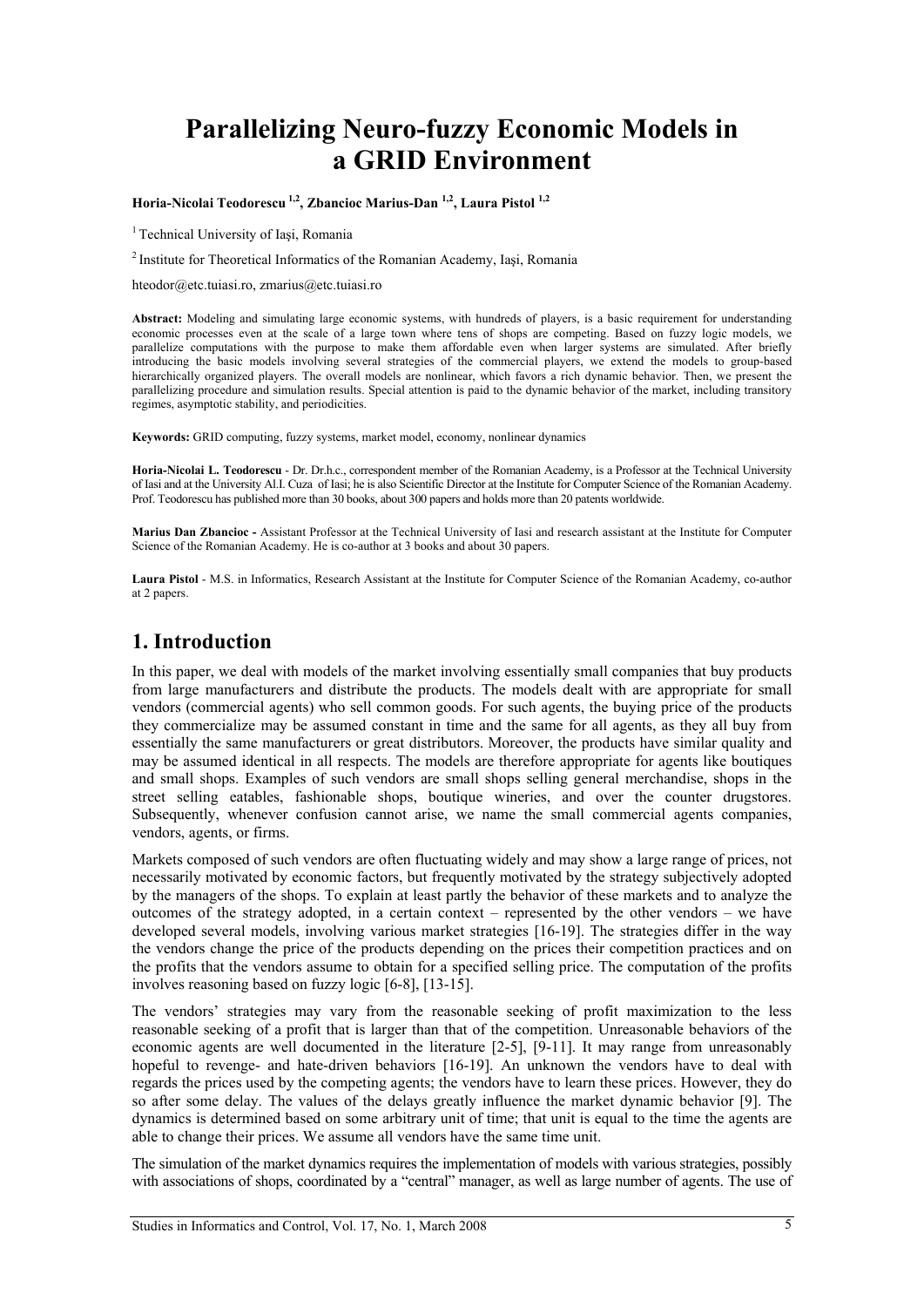fuzzy logic in modeling the decision making processes makes the model more appropriate to the qualitative manner the vendors reason, but increases the computation load in the simulations. As the individual decisions are based on the knowledge of the prices used by a large number of vendors, the complexity of the computations is quadratic. Even for medium markets, comprising a few tens of agents, the computation time on a PC becomes prohibitive (hours to tens of hours). For this reason, we developed GRID versions of the models [1], [21-22]. In this paper, we report on the GRID version of our models and on the results obtained by the implementation of the models with a few tens of agents.

In Section 2, we briefly overview the fuzzy models developed in previous papers [16-19]. In Section 3, we present hierarchical (group) models, involving a "main (central) manager and shop" and "dependent shops" that rely on the decisions made by the central manager. Section 2 is devoted to the analysis of the components of the economic fuzzy systems. A basic version of the parallelization of the algorithm is presented in Section 4, while in Section 5 we exemplify results related to the computation time. The final section is devoted to a discussion and to conclusions.

# **2. Basic Fuzzy Models [16-19]**

We have addressed in previous papers [16-19] the modeling of several possible strategies the commercial agents might use. A detailed description of these models can be found in [19]. The time horizon of the adaptation of the vendors to the market conditions is a *one step ahead horizon*, meaning that the vendors modify the prices of their products with the aim of attaining a specified behavior of their profit, possibly correlated with the estimated profits of the competing vendors.

We have adopted a simple model of reasoning and decision making of the commercial agents. Every agent takes compares its own current price for the product with the prices of the competitive vendors.

IF (price used by agent #i is Ai) AND (competition price is Bj) THEN profit of Ai is Ck

The linguistic model is described in Table 1, after [16]. Notice the very simple model of reasoning, based only on two factors in the premises and only on three linguistic degrees used in the premises and five linguistic attributes in the conclusions.

| <b>Price P1</b> | <b>Competitor price P2</b> |                |            |  |  |
|-----------------|----------------------------|----------------|------------|--|--|
|                 | Low                        | Medium         | High       |  |  |
| Low             | М                          | More or less M | VН         |  |  |
| Medium          |                            |                | Somewhat H |  |  |
| High            | VL.                        |                |            |  |  |

**Table 1.** Fuzzy Inference Rules For Profit Computing (from [16])

We summarized in Table 2 the four basic strategies of the individual competitors implemented discussed in this paper.

| <b>Criterion</b>                                     | Type of increment                             | Acronym of<br>the strategy |
|------------------------------------------------------|-----------------------------------------------|----------------------------|
| Maximize profit by modifying price with an increment | fixed                                         | max-fix                    |
| that is fixed or variable                            | variable, computed using fuzzy<br>logic rules | max-fuzzy                  |
| Obtain at least the same profit as the competition   | fixed                                         | comp-fix                   |
| (comparative, "me-too" imitative strategy)           | variable, computed using fuzzy<br>logic rules | comp-fuzzy                 |

**Table 2.** Basic Strategies (from [16 ])

Notice that two fuzzy decision processes are involved in the computations, namely, the estimation of the profit, and the price adjustment. The first process determines the profit  $\pi_k(n+1)$  of the k-th vendor at the next time step,  $n+1$ , as a function of the price it uses,  $p_k(n+1)$ , of the (average) price used by the competing vendors as known with the related delays,  $p_{av}(n)$ , and of the estimated profit of the competitors,  $\pi_{av}(n)$ . The second process takes place only in the variable-increment model and refers to the computation of the change of the price at the next time step, change that is applied to price at the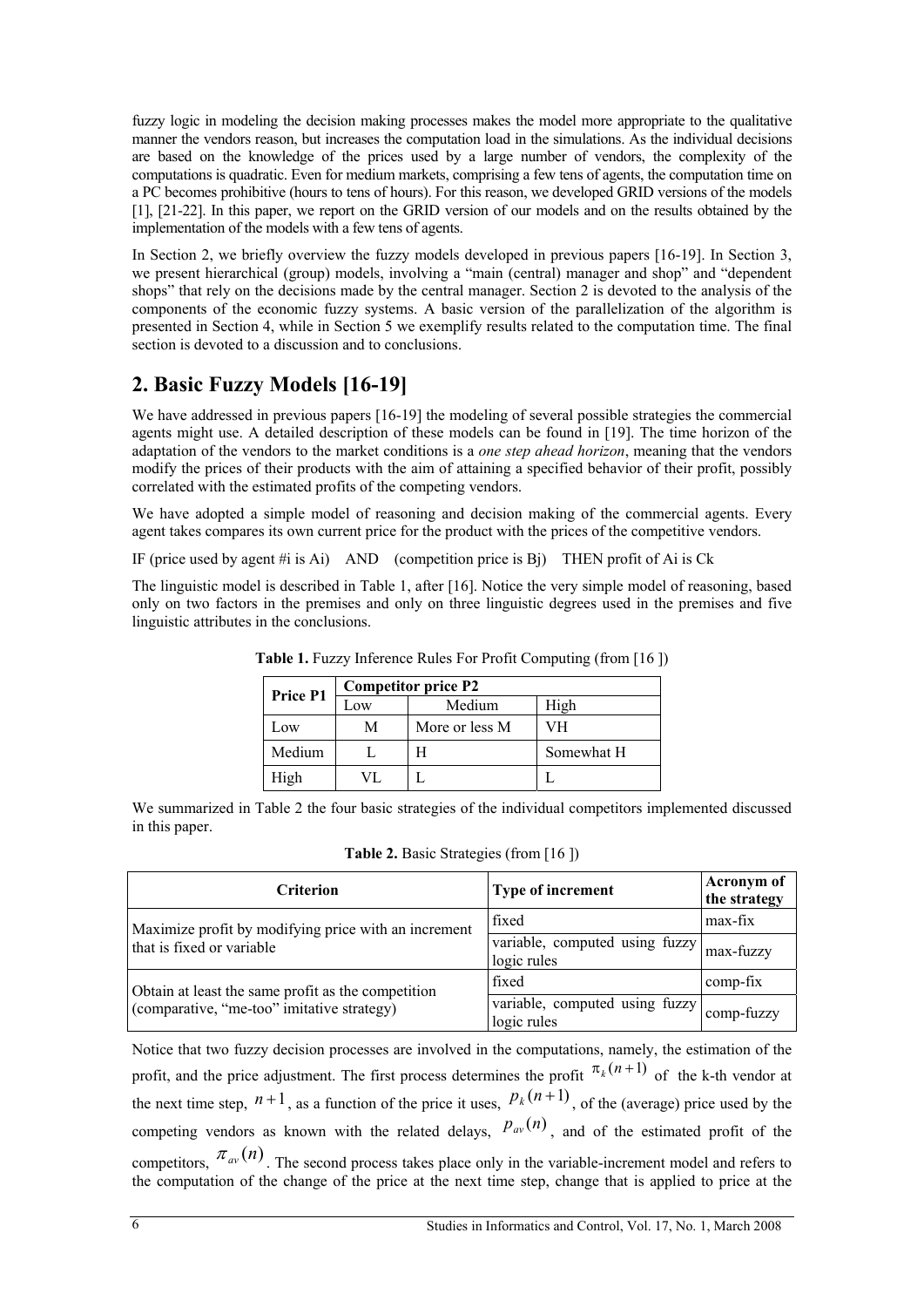current time step. For details on this process, refer to [16-19].

To estimate the future profit, every vendor needs to compare the price of the product in its own shop with the prices of the product practiced by the competitor. We denote by  $\tau_{ij}$  the delay experienced by the vendor with current number i when learning the price used by the competitor j . We assume these delays are fixed during the timeframe of the evolution of the market, as used in the simulations. A number of

 $N \times N$  delays characterizes a market with N vendors; formally, we assume  $\tau_{ii} = 0 \quad \forall i$ . Every agent performs at every time step the following operations:

- i) Learn the prices used by the competitors,  $p_{i\neq k}(n)$ , for all competitors ( $i \neq k$ ). This step requires  $N \times N$  memory readings, where *N* is the number of competitors.
- ii) Based on these prices, estimate the own profit at next time step,  $\pi_{k,i} = \pi(p_k(n), p_i(n - \tau_{ki}))$ ; the own profit is computed, in the present form of the algorithm, by a) estimating the own profit assuming a single competitor, ; b) averaging the estimated "one-to-one" own profits,  $\pi_{k-i}(n)$ , over all competitors, for obtaining the estimated own profit at time moment *n*,  $\pi_k(n) = \sum_i \pi_{k-i}(n)$ . This step requires  $N \times N$ memory  $Q(N^2)$  operations.
- iii) Estimate the profit of the competitors at the next time step; this operation is performed only for the comparative-type strategies; estimate the average profit on the market. The average profit is considered in the process of determining the next price value, in case of the *comparative* strategy. This step requires  $O(N^2)$  operations.
- iv) Determine the best price for the next step, either using a fixed increment, or a variable increment computed according to the fuzzy strategy of price change. This step requires *O* (*N* ) operations.

Notice that the overall complexity is  $O(N^2S)$ , where S is the number of time steps in the simulation.

Assuming a fixed price increment (or decrement) is a "strong" hypothesis; it is justified by the slightly reduced computation time. Beyond being too schematic, the assumption of fixed increments has the drawback of producing long transitory regimes of the models. Using continuously variable adjustments of the price is more realistic, but it does not take into account the discrete nature of the monetary units. Variable adjustments on a discrete scale are, however, the most time-consuming; we have not implemented them until now.

Several factors determine the dynamics of the overall system standing for the market; the most important influence have the values of the delays and the relationship between the profit, on one side, and the price of the agent and the price of the competition, on the other side. This relationship is itself determined by the rules and the corresponding membership functions determining the profit. The equivalent surface profit vs. own price and competition price may have local maxima and minima inside the definition domain, as shown in Figure 1. The surface shape and properties depend on the rules and on the membership functions of the antecedents and consequence in the rules. The market models consist of vendor models with behavior described by fuzzy rules. The overall market models are nonlinear, which favors a rich dynamic behavior.



**Figure 1.** 3D visualization of the in $\beta$ ut/output function of the profit for a firm with the current price  $p_1$ and for the competitor price  $p_2$  [16]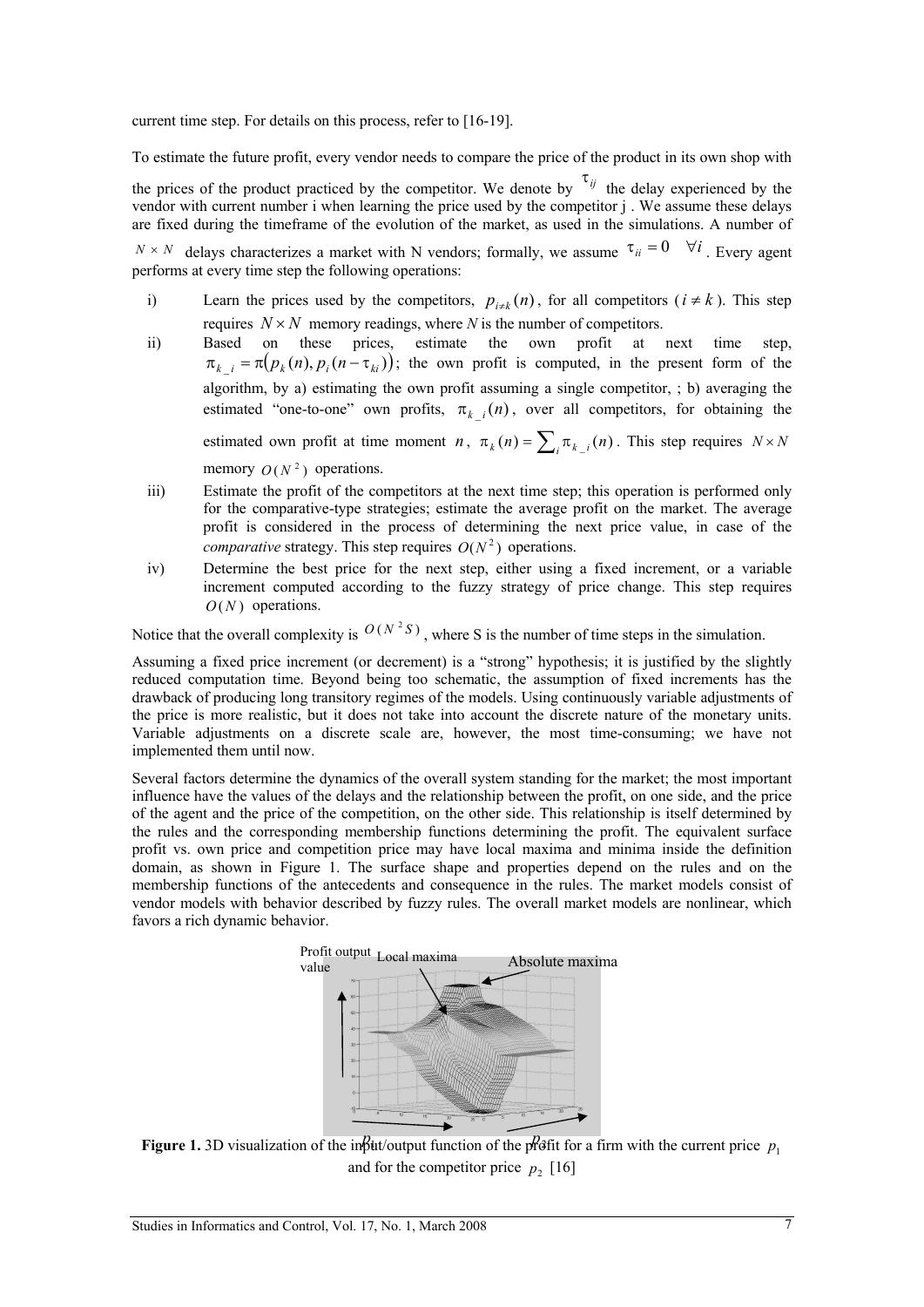We use two types of market models, namely the single-strategy market and the mixed-strategies market. The first model assumes that all agents in the market have the same strategy. This is a highly simplifying hypothesis for real-life markets; it is suitable only for modeling small markets, with a low number of agents. The mixed models allow for two strategies, with whatever percentage of agents using one of the strategies.

# **3. Economic Models with Group Strategies [20]**

After building a set of models with independently acting companies, the next step is to develop models of markets with small companies aggregating themselves into groups. The companies that aggregate may do so because they are the property of the same group of investors, or because they have some kind of agreement. (Such agreements may be unlawful, yet it is difficult to prevent friends of people related by family connections or other kinship to act in some agreement).

Groups are characterized by some degree of coherence and by total connectivity. Coherence refers to the decision-making process, which is at least partly homogeneous, in the sense that some decisions apply to all the members of the group. Total connectivity means that all the members of the group have tight connections, with information circulating virtually instantaneously, at least from the satellite shops to the leadership of the group. We will assume that the group leadership runs a shop, a "main", "central-tobusiness" shop in the group. The group, however, does not need to consist of uniform members; some shops may practice higher prices than others do, because of their downtown position, or due to other commercial factors. However, in a totally-coherent group, how to change the prices is decided by the "chief" member of the group, even if prices practiced by the members of the group differ. The decision may be a qualitative one, like "increase the price", "keep the price constant", or "decrease the price", with no precise value for the price increment or decrement. Coherence requires that the decision made by the "chief" firm regarding the price modification is applied at the next inference step without any supplementary delay to all the shops in the group. However, the total coherence group strategy (TCGS) as described above is only one possible group strategy. At the other end is the loose group (or mutualinformation-only) strategy (LGS), which requires only a mutual information through the central manager of the prices practiced by the competitor, but decision is left to each individual agent.

A consequence of the total connectivity is that the leadership of the group learns about the prices of the concurrence through the fastest way available to the group; this is a consequence of the zero-delay for information propagation in the group. When a member of the group learns about a change of the prices used by the competition, that member reports on the change; such information can come from several members of the groups, characterized by different delays in scrutinizing the market. However, only the information from the group member that has the minimal delay counts. Because we assume that the communication time between the firms of the same group is negligible, the "central" agent learns about the price used by the competition with the minimal delay:

$$
\tau_{Cj} = \min_{k=1}^{J} (\tau_{SkCj}), \qquad (1)
$$

where J represents the number of members of the group which have a connection with the competing vendor Cj.

In all models based on groups, we compute the profit of firm #i at the time moment t according to the formula:

$$
\pi_i(t) = \frac{\sum_{j=1}^{j} \pi_{ij}(t)}{\hat{j}} = \frac{\sum_{j=1}^{j} f(p_i(t), p_j(t - \hat{\tau}_{ij}))}{\hat{j}}
$$
(2)

where  $\pi_{ij}$  is the profit of the firm #i; it is related to the competing firm #j;  $\hat{J}$  represents the total number of competitors (companies with connection with current firm  $\#$ i which does not belong to the same

group). Here, J denotes the total number of firms connected with #i (if the delays  $\tau_{ij}$  are not null). Notice that we assume that the profit depends only on the prices; we compute it accordingly.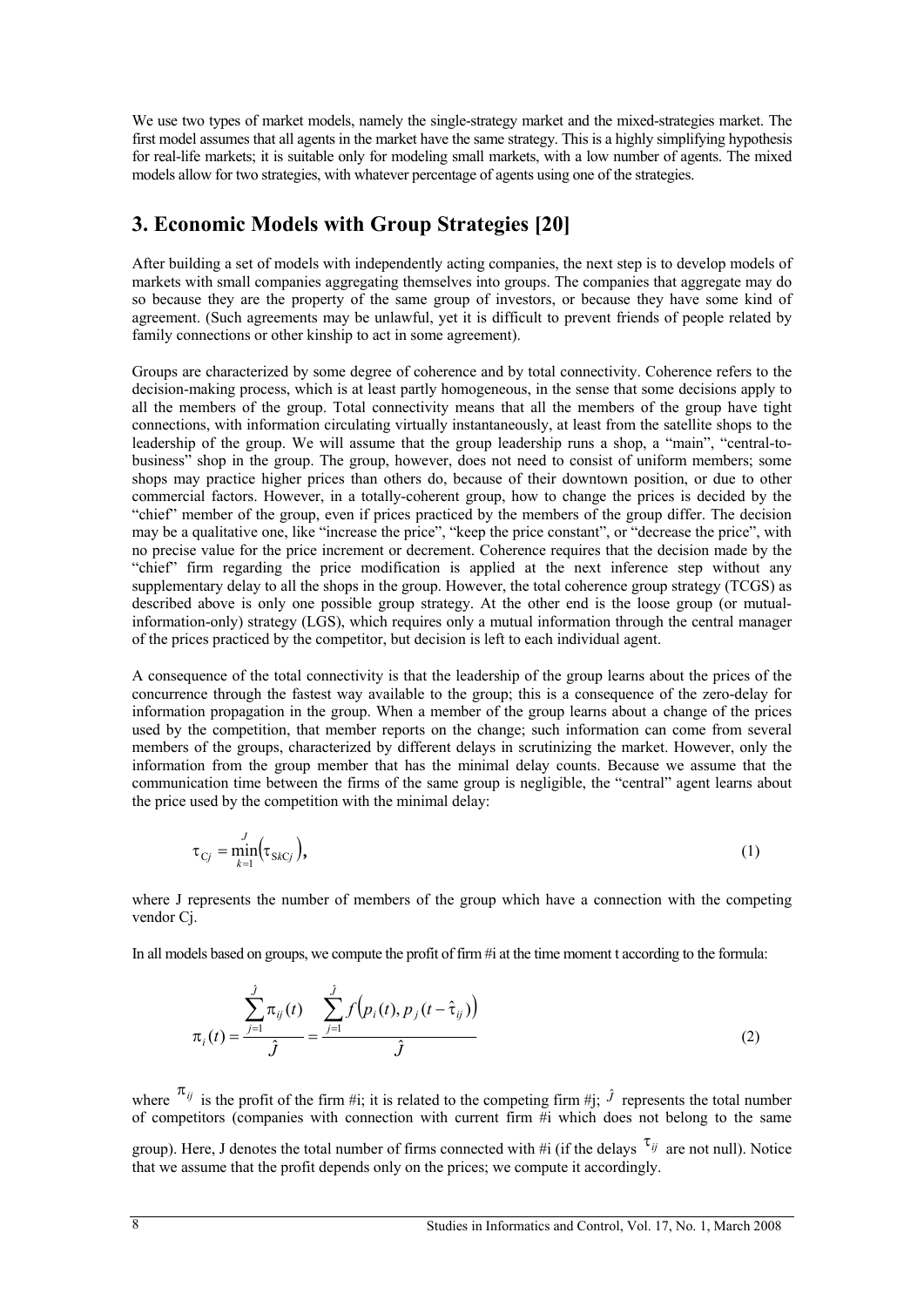The total coherence group strategy (TCGS) is more rigid and therefore it may have a homogenizing effect on the prices in the market, especially when the groups are large. We have not yet compared the profits obtained on similar markets (same number of groups, same number of companies, identical initial prices) when the TCGS strategy is replaced by the LGS, but we expect profits may be higher for the second, because of the higher flexibility and because TCGS is a limit case for LGS.

# **4. Parallelizing Neuro-fuzzy Economic Model**

For the interfacing and performing the communications between the computing nodes, MPI – Message Passing Interface offers several connectives [1]. We have used the version of MPI implemented for the C programming environment. Using basic MPI routines/functions, the running parameters (the prices) are transmitted during the process; the values of the profits are received as returned results.

For the parallel algorithm, we use a modular description of the economic model, starting with the basic components – fuzzy systems SF1(for profit computing) and SF2 (for computation of crisp value of increment when the increment type is fuzzy), and ending with the neuro-fuzzy networks BCk . The parallel computing algorithm is:

#### *1)* **Initialization phase**

• This phase is made only in the central process, which distributes, respectively receives information from other processes. They are called the MPI initialization functions.

- For every firm from the parallelized economic model the following issues are set:
- the lists (queues) with the initial prices.
- the descriptive fuzzy membership function for the *"price*" and *"profit*" concepts,

- a line #*k* from the delayed matrix will be used by the computing nodes which compute the profit of firm #k,

- the type of strategy used to establish the new selling prices,
- the type of increment (require a SF2 component) and
- the fuzzy rules set (if these rules are not the same for all the firms in the model).

 The following items are also defined: the stop condition for the system (maximal number of steps *P* – iterative cycles, the reaching of stabilization requirement, the exceeding of the maximum or the minimum value accepted which correspond to an abnormal state, the repeating of a scenario by a pre-established number of times - the entering in a loop)

2) while step  $(p \ge 1)$  or (the stop condition aren't activated) *do* 

#### *3)* **Parallelization phase**

*for*  $k = 1$  *to N*, each of the *N* firms is associated to a computing node in the GRID. According to the input parameters (strategy, increment, price vector etc.) is computed the average profit of firm #k at the moment of time *t*, and eventually the average profit of concurrence using 'delayed' prices:

 $\pi_{\text{med } k}[t]$  and  $\pi_{\text{med } \text{delayed } k}[t]$ 

The transmitting of the running parameters to every node #k is performed with the function MPI\_SEND (the price vectors are completed according to the line #k of delay matrix).

This type of parallelization of the economic model requires N+1 computing nodes - one for the central process and N for the process associated to every firm  $#k$  (for  $k=1...N$ ). The computing time varies with each node and is dependent on the type of strategy adopted by the firm and the type of increment. The most expensive from the point of view of the computing time is the strategy "max-profit" with a "fuzzy increment"; their complexity is:  $4N \cdot O(SF1) + O(SF2)$ .

The computing node includes the blocks {BCk(pk,[pτi]), BCk(p+k,[pτi]), BCk(p-k,[pτi])} and for the

first block is computed also the average profit of the concurrence  $\int_{\text{med delayed } k}$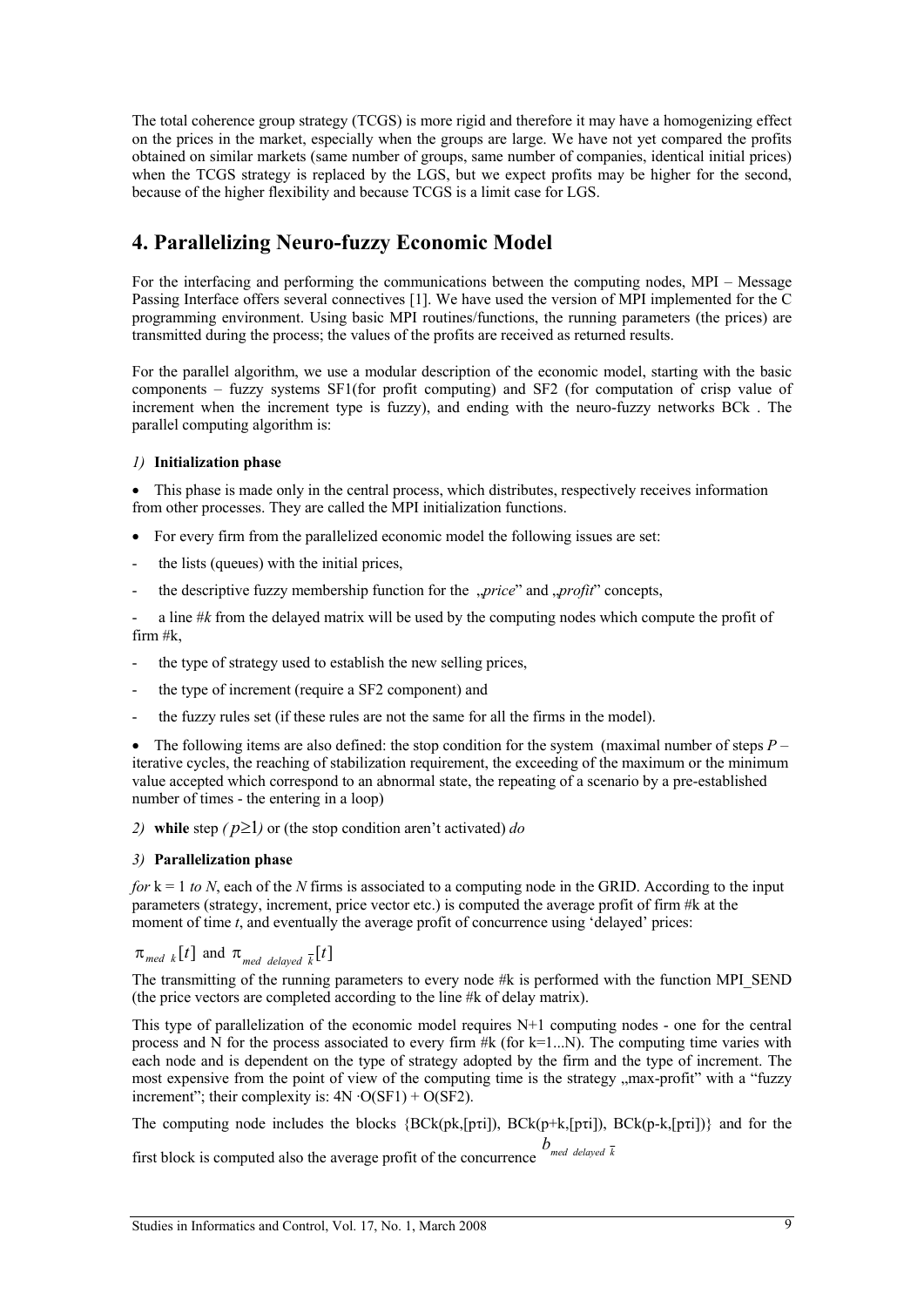*4)* Each block BCk includes N-1 fuzzy systems SF1 *for*  $i = 1$  to N-1

- compute the profit  $\pi_{k,i}[t]$ ,  $\pi_{i,k}$  *delayed*  $[t]$  according to the prices  $p_k[t]$ ,  $p_i[t \tau_{k,i}]$ , using the fuzzy inference rules (reunion operation with the outputs of the rules),
	- compute the system output after defuzzification .

#### *endfor*

The complexity of SF1 is expressed using the notation: NP - number of premises, R - number of rules, k number of firms:

 $O(SF1) = (R \cdot NP + R + 2) \cdot k \approx R \cdot NP \cdot k$ 



**Figure 2.** Sketch of the benefit computing procedure

*5)* Modify the selling price using the "decision block". For this, we use three rules (described in [16-19]). If the increment is fuzzy, we need a calling of the fuzzy system SF2 in order to compute the crisp value of the increment. The complexity of SF2 is:  $O(SF2) \approx R \cdot k = NA \cdot k$ 

6) One transmits the result  $p_k[t+1]$  at the root process using the MPI communicators

*7)* **Data centralization in the root process** (at every iteration step - discrete moment of time)

In the root process the vector of prices are reconfigured (like in a FIFO queue) with the returned values from every computing node of the GRID network. These data are collected with the MPI functions with bidirectional transfer MPI\_ISEND, MPI\_IRECV.

*8)* Decrementing the step  $p \leftarrow p-1$ , and return to phase 2

For the economic models with group strategies TCGS, in the previous algorithm the phase 5 (the decision regarding the selling price) is performed only by the "parent" firm of each group. In order to do this modification we need intermediary communication.

# **5. Results**

We compare the performances obtained for the implementations of the models under two programming languages, C and FuzzyCLIPS [12], under two operating systems, Windows and Linux, in two versions of the program – serial and distributed (GRID), as well as related to the capabilities of the machines, for the serial versions of C code and of FuzzyCLIPS. The results reported here refer to the computation time only; the memory resources are not considered.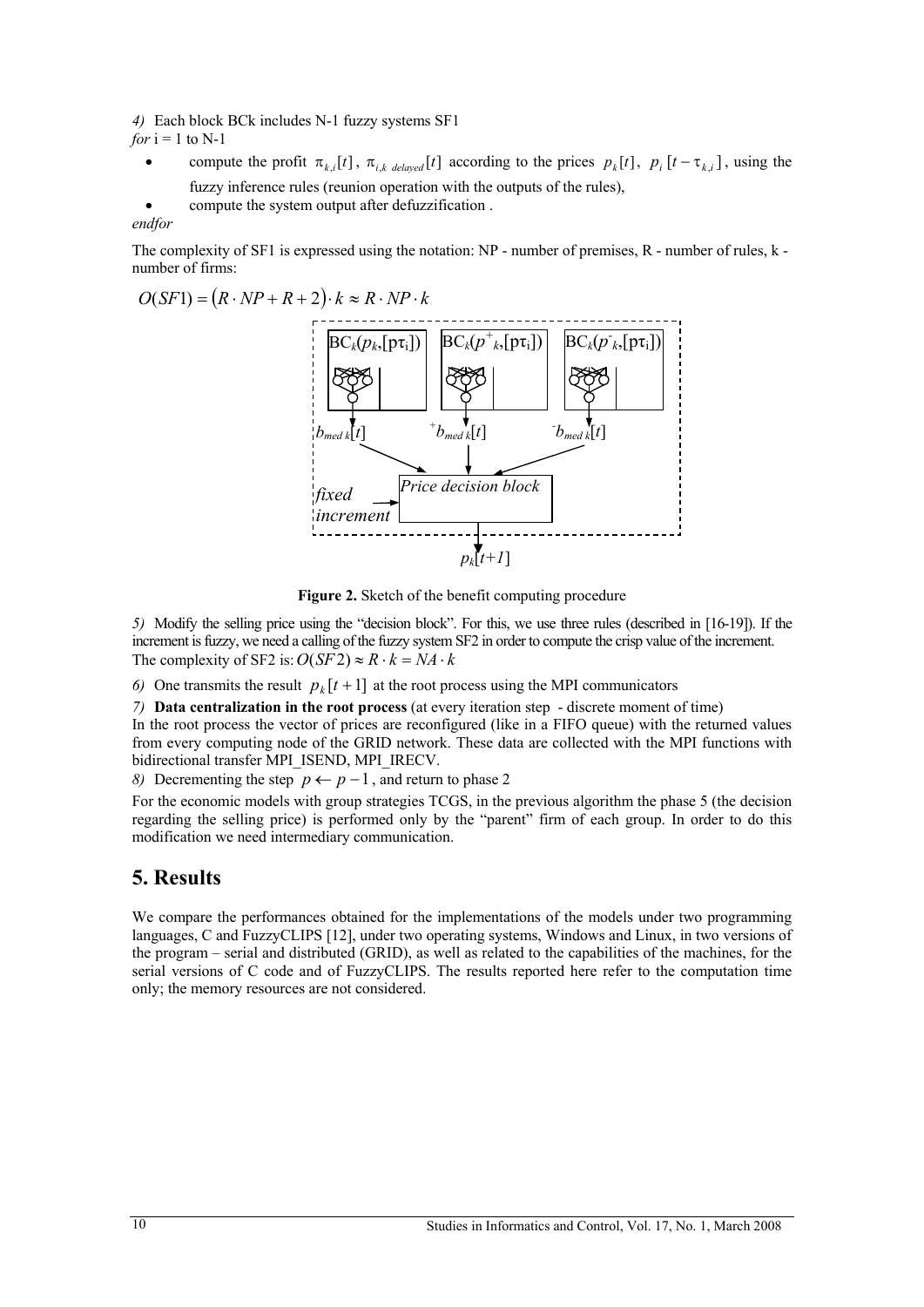

Figure 3. Transitory regime of about 20 steps (mixed strategies marked)



**Figure 4.** Constancy and periodical variations in the stable regime

In this section, we compare the results obtained on running the simulation of networks of networks of economic agents under FuzzyCLIPS, serial C, and GLOBUS GRID program versions; the programs run on three serial computers and on the *GRAI* GRID network.



Figure 5. Comparison of the computation time for four strategies of the agents in the market. The horizontal axis uses the natural logarithm, while the vertical axis uses the basis 2 logarithm

The power law of the computation complexity is evidenced by the log-log plot of the computation times (see Fig. 5). The exponent of the computation time increase, which is equal to the slope of the lines in the log-log plot, differs slightly between the three strategies. The exponent is slightly larger for the *compfuzzy* strategy and for the *max-fuzzy* strategy, as expected. The *max-fuzzy* strategy has a larger multiplying factor than the *comp-fuzzy* strategy – see the vertical shift of the former in Fig. 5.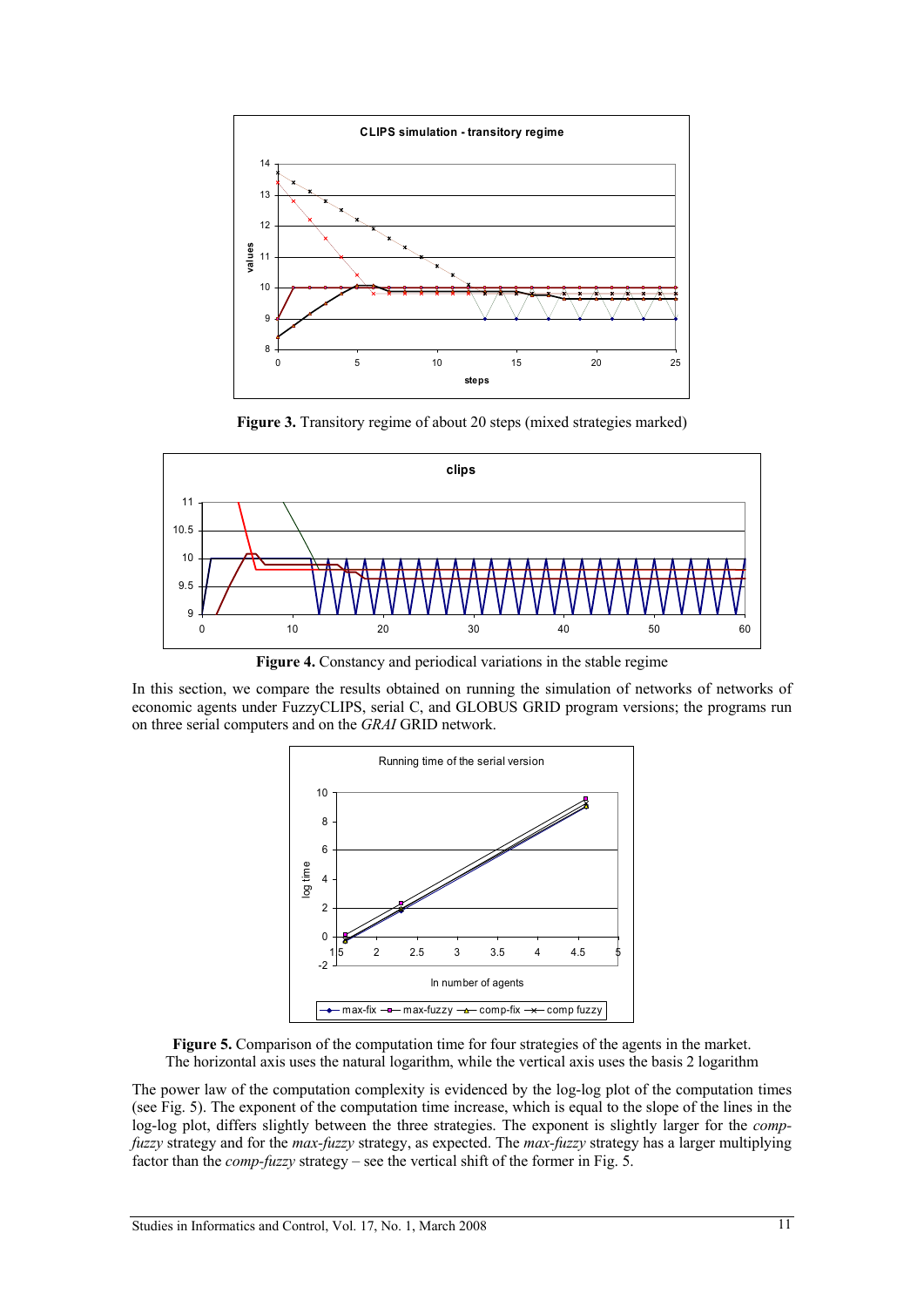The complexity graphs must be regarded with some reserve, because the configuration of the computer – including the operating system – significantly influence the computation times. As a demonstration, we show in Fig. 6 the graphs obtained for the *comp-fix* strategy on three computers: the results seem to indicate different complexities, while the run program is the same (an .exe program). Notice the slight difference in the slopes obtained on the three computers, as well as the difference in the "overhead" computations.



**Figure 6.** Variation of the computation time depending on the machines



**Figure 7.** Computation time for the "max-fix" strategy, under FuzzyCLIPS



**Figure 8.** Logarithmic dependence of the computation time with respect to the number of agents. FuzzyCLIPS

The results for the running time on three different machines, for the serial computation (ANSI C program, WINDOWS operating system) are shown in Figure 9. For every algorithm (strategy of the economic agents), and for every number of agents in the network, the program has been run for ten times. The running time on any of the machines is quite stable, for all the cases above mentioned.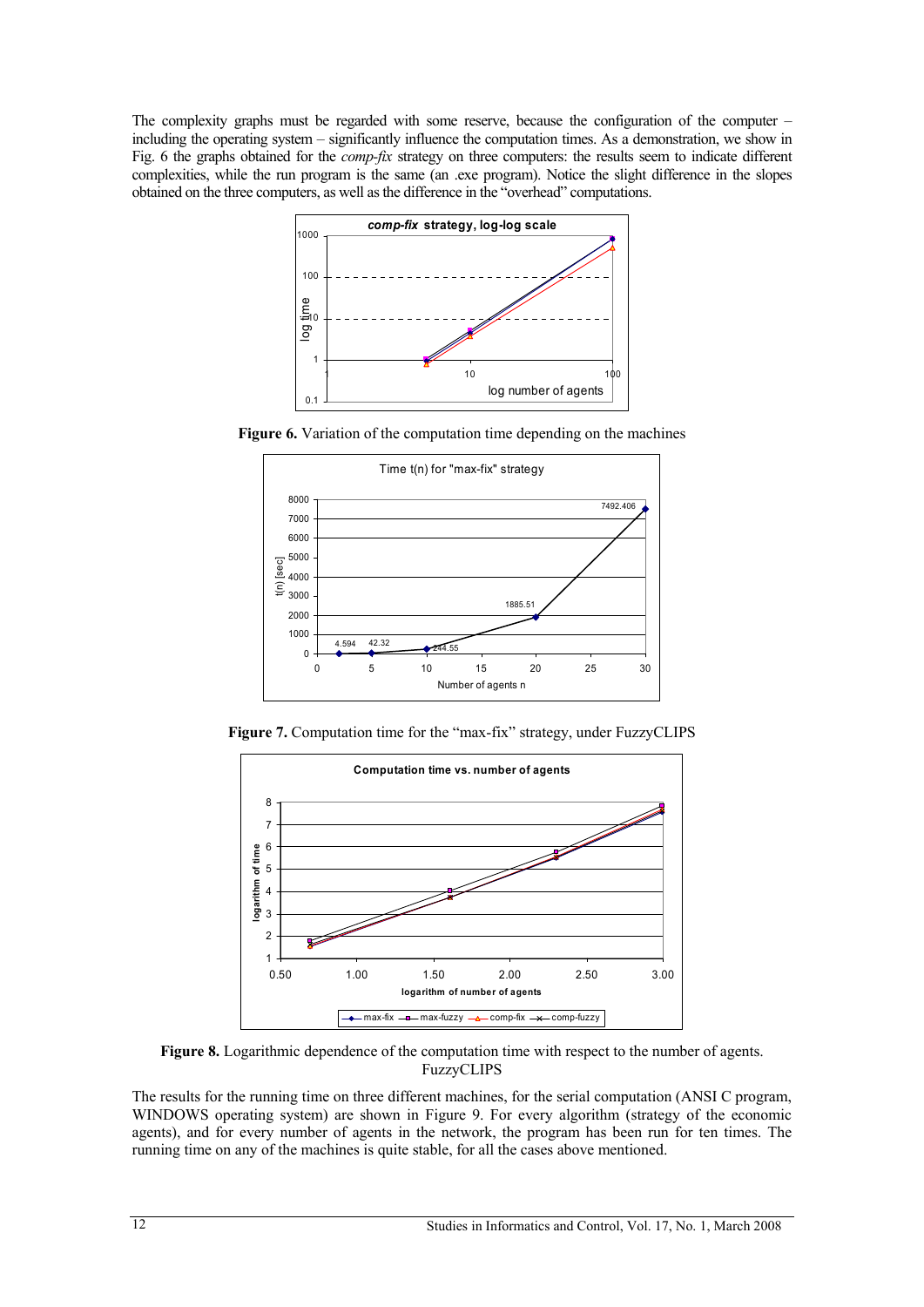

Figure 9. Computation time fluctuations for various machines and strategies of the agents

Based on the graphical results shown in Figures 5-8 , we hypothesize two complexity models: the power model,

$$
t(N) = AN^B \tag{3}
$$

and a third-order polynomial model,  $t(N) = a + bN + cN^2 + dN^3$ . The second hypothesis is based on the fact that in the power model approximation, we have obtained values for *b* lower than 3 (see Table 3). From (3), for two values of *N*, we obtain the exponent as

$$
\ln(t(N_1)) - \ln(t(N_2)) = B(N_2 - N_1). \tag{4}
$$

**Table 3.** Power Law Approximation for the Computation Time of the Economic Models, FuzzyCLIPS

|    | max-fix |       |              | max-fuzzy |       |              | comp-fix |       |              |
|----|---------|-------|--------------|-----------|-------|--------------|----------|-------|--------------|
| n  | t(n)    | ln(t) | power        | t(n)      | ln(t) | power        | t(n)     | ln(t) | power        |
|    |         |       | obtained for |           |       | obtained for |          |       | obtained for |
|    |         |       | the larger   |           |       | the larger   |          |       | the larger   |
|    |         |       | values of n  |           |       | values of n  |          |       | values of n  |
| 5  | 42.32   | 3.75  | 2.9468       | 55.84     | 4.02  | 2.992        | 42.02    | 3.74  | 3.07         |
| 10 | 244.55  | 5.50  |              | 318.56    | 5.76  |              | 257.30   | 5.55  |              |
| 20 | 1885.51 | 7.54  |              | 2534.31   | 7.84  |              | 2154.24  | 7.68  |              |

The use of polynomial laws needs the use of at least four points  $(N, t(N))$ , to derive the four coefficients for the cubic law. The use of large values for *N* provides a more accurate understanding of the asymptotic behavior, but a poor understanding of the computation overhead, which appears more clearly at lower values of *N*. Moreover, using only large values of *N* may produce a curve that, at lower values of *N*, has large errors. To avoid errors at higher and at lower *N* values, we used two approximations for these regions of the *N* variable.

Experimental findings for the computation times on GRID are shown in Table 4 and Figure 10.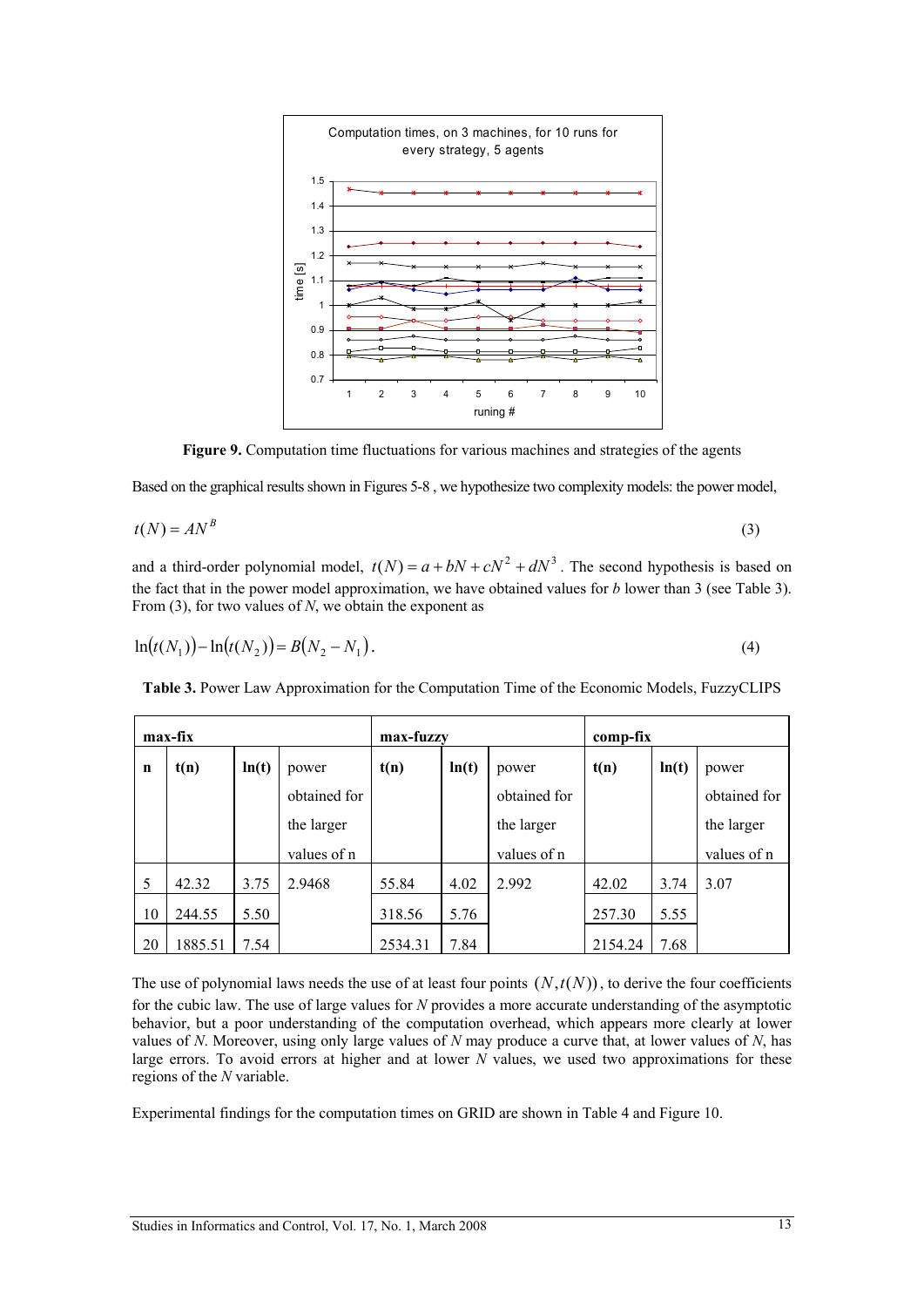| Strategy   | Number of<br>agents | Average time | Power coefficient (B in<br>equ. (3) |
|------------|---------------------|--------------|-------------------------------------|
|            | 30                  | 10.75        | 2.20                                |
| max-fix    | 40                  | 20.33        | 2.21                                |
|            | 44                  | 21.92        | 0.79                                |
|            | 30                  | 13.85        | 2.00                                |
| max-fuzzy  | 40                  | 25.13        | 2.06                                |
|            | 44                  | 30.66        | 2.08                                |
|            | 30                  | 10.97        | 2.20                                |
| comp-fix   | 40                  | 20.19        | 2.12                                |
|            | 44                  | 26.05        | 2.67                                |
|            | 30                  | 11.34        | 2.29                                |
| comp-fuzzy | 40                  | 21.91        | 2.28                                |
|            | 44                  | 26.36        | 1.94                                |

**Table 4.** Running Time Results for Larger values of *N* 



Figure 10. Computation times for the GRID application (4 strategies)

The polynomial model for complexity has confirmed the presence of the cubic term, but the results have been found too much dependent on the values of N used in computations; therefore, we do not report on the polynomial models here.

### **6. Discussion and Conclusion**

We reported in this paper on the parallelization and computation in a distributed, GRID environment of several market models. Regarding the dynamic behavior of the larger systems simulated under GRID, we can conclude, based on the results, that the increase of the number of vendors in the model does not produce significant changes of the dynamics. As expected, in markets where all vendors use the same strategy, the delays in the network largely decide the behavior, including the duration of the transitory regimes and the possibility of occurrence of periodic oscillations. Also expected, larger values of the increment – at least for reasonable values of the increment – tend to stabilize faster the behavior in the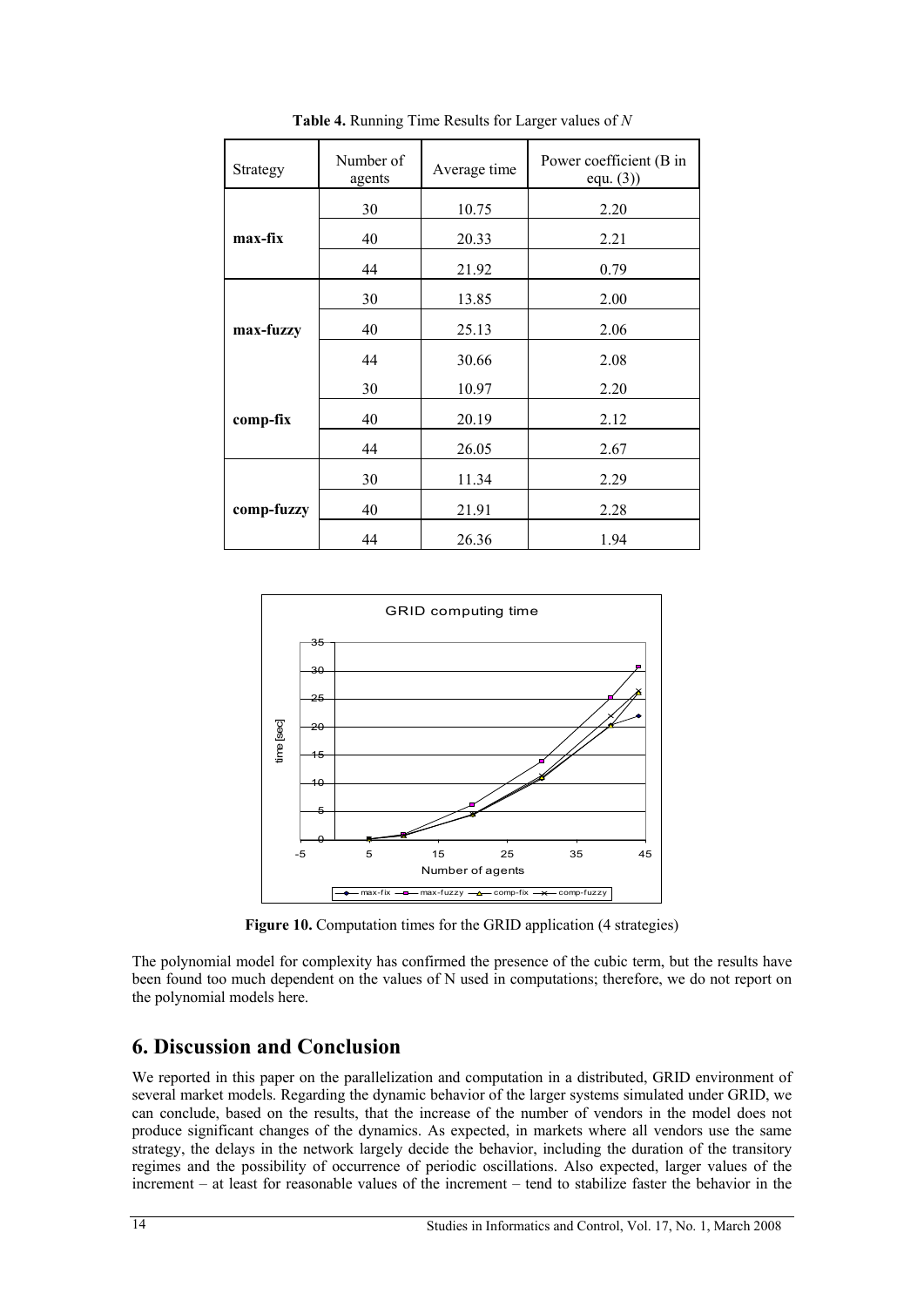strategies using fixed increment. In case of markets with vendors that use different strategies (mixed strategies markets), one of the strategies might dominate the behavior, especially the length of the transitory regime.

Regarding the computation time, the use of a distributed environment reduces the computing time approximately by a factor of N, that is, decreases the perceived complexity from  $O(N^{*3})$  to about  $O(N^{2})$ . The complexity as obtained for relatively small numbers of agents (less than 100) appears to be  $O(N^{*3})$ , while our theoretical estimation provides a complexity of order  $O(N^2)$ . We do not have yet an explanation for this problem except that the overhead, for  $N < 100$ , is still very important and simulations do not discern between overhead and the influence of N.

Further work is needed to implement variable price increments on a discrete scale, markets with more than two strategies. In addition, improved modes of distributing the computations must be developed, to reduce the communication time. Indeed, in the present version, the communication complexity is of the

order of  $O(N^2)$ . One obvious way to reduce data transfers between nodes is to assign a whole group of vendors to a computing node; this distribution procedure is valid only for group (hierarchic) markets.

# **Acknowledgement**

This research for this paper was partially supported by the project "Academic GRID for Complex Applications – GRAI", 74 CEEX-II03/31.07.2006, financed by the National Authority for Scientific Research.

**Notice.** The contribution of the authors is as follows. Sections I to III, V, and VI have been written by the first author, with the consulting of the other authors. The second author, with consulting from the first author, has written section IV. The paper is based on the models proposed by the first author and presented in the papers [16-19], authored by the first two authors. The opinion of the first author is that a better parallelization could be obtained by assigning more nodes to a processor and fears that the parallelization proposed here is not very effective, due to large communication times. The second author, with some help from the first, wrote the FuzzyCLIPS code, moreover he wrote the C code for the applications. The third author has helped with obtaining the computation times and in the parallelization process.

# **REFERENCES**

- 1. AOYAMA, Y., NAKANO J., **RS/6000 SP: Practical MPI Programming, IBM Corp**., SG24- 5380-00, www.ewdbooks.ibm.com, 1999.
- 2. BARKOULAS, J. and BAUM C., **Stochastic Long Memory in Traded Goods Prices**, Applied Economics Letters, Vol. **5**, 1998, pp. 135-138.
- 3. BARUCCI, E., **Heterogeneous Beliefs and Learning in Forward Looking Economic Models**, Journal of Evolutionary Economics, Vol. **9**, 4, 1999, pp. 453-464.
- 4. D'HULSTA, R. and RODGERS G. J., **Models for the Size Distribution of Businesses in a Price Driven Market**, The European Physical Journal B, Vol. **21**, 2001, pp. 447-453.
- 5. GALIC, E. and MOLGEDEY L., **Beliefs and Stochastic Modelling of Interest Rate Scenario Risk**, The European Physical Journal B, Vol. **20**, 2001, pp. 511-515.
- 6. GIL ALUJA, J., TEODORESCU H.N., GIL LAFUENTE A.M., and BELOUSOV V., **Chaos in Recurrent Economic Control of Enterprises**, Proc. First European Congress on Fuzzy & Intelligent Technologies, Verlag Augustinus Buchhandlung, Aachen, ISBN 3-86073-176-9. Vol. **1**, 1993, pp. 982-986.